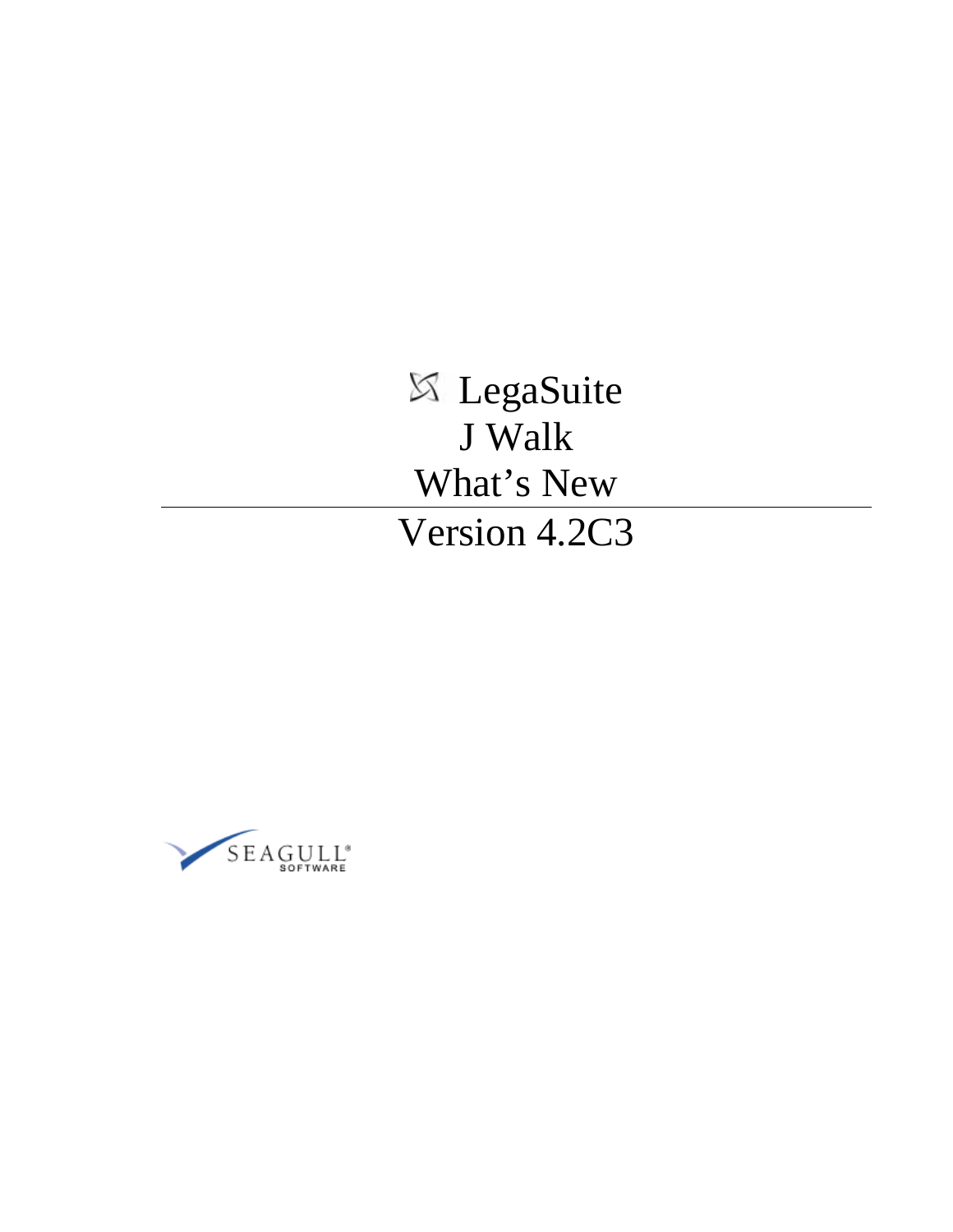# **Notices**

# **Edition**

**Publication date:** May 2011 **Book number:** JWNW-4203-UG-19 **Product version:** J Walk 4.2C3

# **Copyright**

© Rocket Software, Inc. 1999 – 2011. All rights reserved.

### **Trademarks**

The following trademarks appear in this document:

| <b>Trademark</b>                                                                                                              | <b>Trademark Owner</b>                             |
|-------------------------------------------------------------------------------------------------------------------------------|----------------------------------------------------|
| Seagull Software <sup>®</sup> , J Walk <sup>®</sup>                                                                           | Rocket Software, Inc.                              |
| iSeries®, IBM®, AIX®, MOSeries®                                                                                               | <b>International Business Machines Corporation</b> |
| Microsoft <sup>®</sup> , Windows <sup>®</sup>                                                                                 | <b>Microsoft Corporation</b>                       |
| Java <sup>TM</sup> , Solaris <sup>TM</sup> , J2EE <sup>TM</sup> , JRE <sup>TM</sup> ,<br>JVM <sup>TM</sup> ,Sun <sup>TM</sup> | Oracle and/or its affiliates                       |
| Firefox <sup>®</sup>                                                                                                          | Mozilla                                            |
| Pentium <sup>TM</sup>                                                                                                         | Intel Corporation                                  |
| Apache <sup>®</sup>                                                                                                           | The Apache Software Foundation                     |

The above trademarks are property of the specified companies in the United States, other countries, or both. All other products or services mentioned in this document may be covered by the trademarks, service marks, or product names as designated by the companies who own or market them.

### **Third-party Libraries**

Third party libraries used in this product are listed in the license.html file found on the LegaSuite J Walk CD. The listed trademarks are property of the specified companies in the United States, other countries, or both. All other products or services mentioned in this document may be covered by the trademarks, service marks, or product names as designated by the companies who own or market them.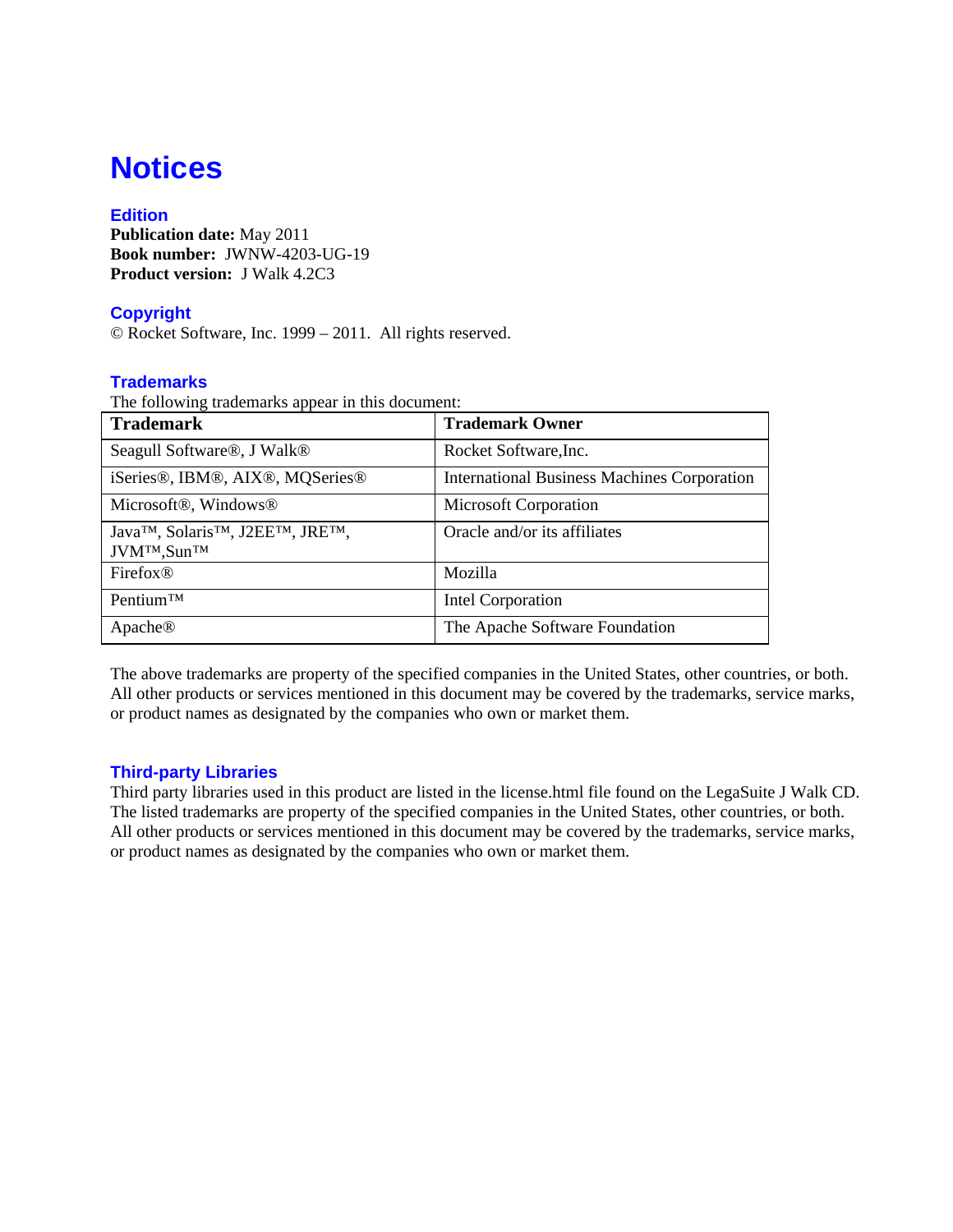#### **License agreement**

This software and the associated documentation are proprietary and confidential to Rocket Software, Inc., are furnished under license, and may be used and copied only in accordance with the terms of such license and with the inclusion of the copyright notice. This software and any copies thereof may not be provided or otherwise made available to any other person. No title to or ownership of the software and associated documentation is hereby transferred. Any unauthorized use or reproduction of this software or documentation may be subject to civil or criminal liability. The information in the software and documentation is subject to change and should not be construed as a commitment by Rocket Software, Inc.

Restricted rights notice for license to the U.S. Government: Use, reproduction, or disclosure is subject to restrictions as stated in the "Rights in Technical Data-General" clause (alternate III), in FAR section 52.222-14. All title and ownership in this computer software remain with Rocket Software, Inc.

### **Note**

This product may contain encryption technology. Many countries prohibit or restrict the use, import, or export of encryption technologies, and current use, import, and export regulations should be followed when exporting this product.

# **Contact information**

### **Rocket Seagull EMEA**

Korte Parallelweg 1 3311 JN Dordrecht The Netherlands Tel: +31 78 632 2800 Fax: +31 78 613 8134

### **Rocket Seagull U.S.**

3340 Peachtree Road, NE Atlanta, GA. 30326 USA Tel: +1 (404) 760-1506 Fax: +1 (404) 760-0061 Web Site: [www.seagullsoftware.com](http://www.seagullsoftware.com/)

### **Rocket Software**

275 Grove Street Suite 3-410 Newton, MA 02466-2272 USA Tel: (617) 760-4321 Fax: (617) 630-7100 Web Site: [www.rocketsoftware.com](http://www.rocketsoftware.com/)

For Seagull Software customer support and product downloads visit the Rocket Software Customer Portal at: <https://www.rocketsoftware.com/support/>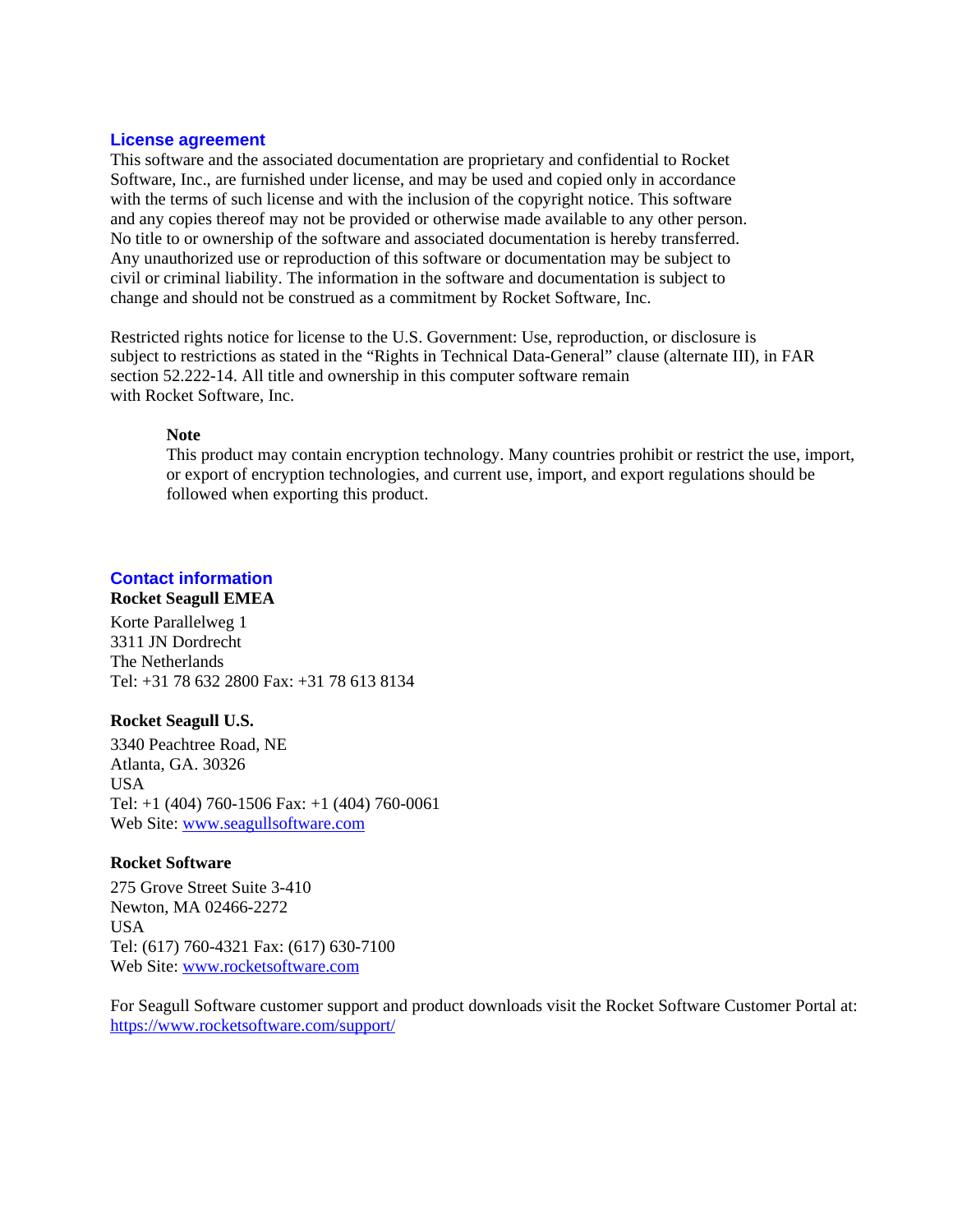# **J Walk 4.2C3**

# **Contents**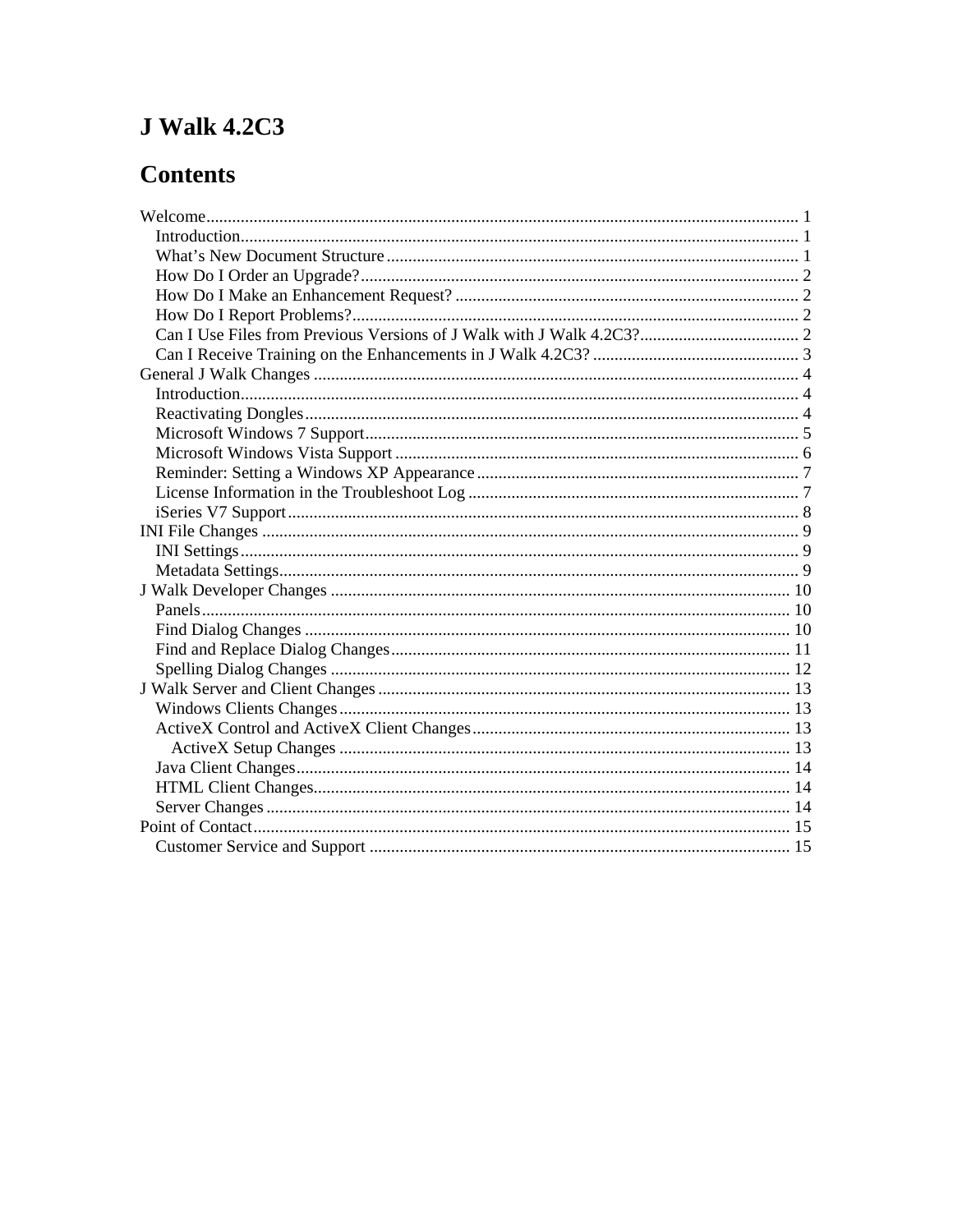<span id="page-4-0"></span>

| Welcome                                                  |                                                                                                                                                                                     |  |  |
|----------------------------------------------------------|-------------------------------------------------------------------------------------------------------------------------------------------------------------------------------------|--|--|
| <b>Introduction</b>                                      | Thank you for your interest in J Walk 4.2C3, the most recent major release of J<br>Walk. This document will acquaint you with the new features and enhancements in<br>this release. |  |  |
|                                                          | J Walk 4.2C3 features enhancements to the following functional areas of J Walk:                                                                                                     |  |  |
|                                                          | J Walk Developer, Server and Client enhancements                                                                                                                                    |  |  |
|                                                          | The enhancements to each area are discussed in detail in the pages that follow.                                                                                                     |  |  |
| <b>What's New</b><br><b>Document</b><br><b>Structure</b> | This document is divided into sections corresponding to J Walk's software<br>components. You will find information in the following order.                                          |  |  |
|                                                          | <b>J Walk Components</b>                                                                                                                                                            |  |  |
|                                                          | <b>General Information</b>                                                                                                                                                          |  |  |
|                                                          | <b>General J Walk Changes</b>                                                                                                                                                       |  |  |
|                                                          | <b>INI File Changes</b>                                                                                                                                                             |  |  |
|                                                          | J Walk Developer Changes                                                                                                                                                            |  |  |
|                                                          | J Walk Client and Server Changes                                                                                                                                                    |  |  |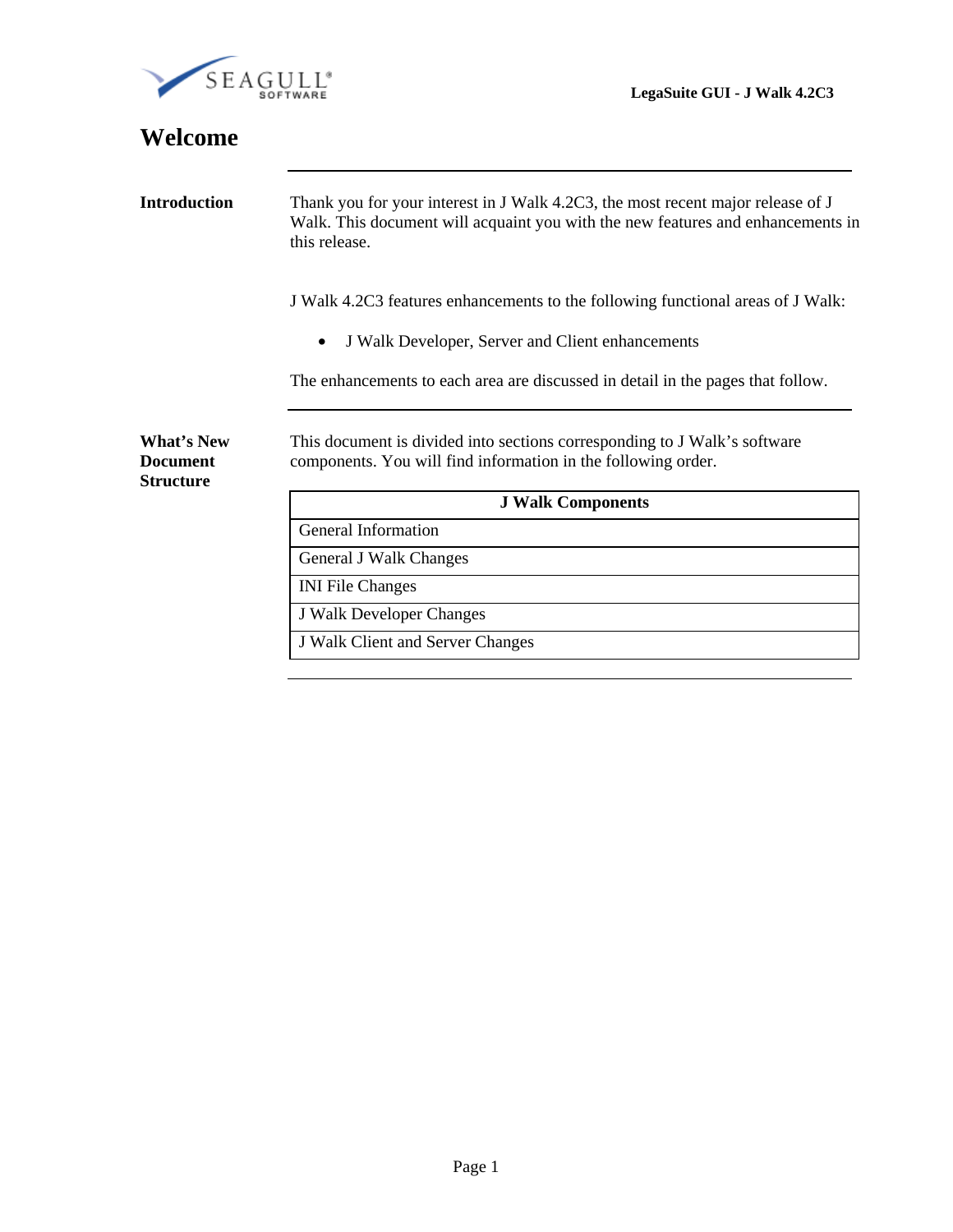<span id="page-5-0"></span>

| <b>General Information</b>                                                                           |                                                                                                                                                                                                                                                                                                                                                                                                                                                                                                                                                                                                                                                                                                                                                      |
|------------------------------------------------------------------------------------------------------|------------------------------------------------------------------------------------------------------------------------------------------------------------------------------------------------------------------------------------------------------------------------------------------------------------------------------------------------------------------------------------------------------------------------------------------------------------------------------------------------------------------------------------------------------------------------------------------------------------------------------------------------------------------------------------------------------------------------------------------------------|
| <b>How Do I Order</b><br>an Upgrade?                                                                 | Seagull Software provides upgrades free of charge to customers who are current on<br>their maintenance contracts. You may order the upgrade in several ways:<br>Order the upgrade online by logging into the Customer Care Website,<br>https://www.rocketsoftware.com/support/. Once logged in, you may either<br>download the product upgrades or request the upgrade.<br>Contact your Seagull Software Account Executive and request the upgrade.<br>٠<br>If you are not current on your maintenance contract with Seagull Software, please<br>contact Order Administration at orderadmin@seagullsoftware.com to renew and<br>begin receiving regular updates and support.                                                                         |
| <b>How Do I Make</b><br>an Enhancement<br><b>Request?</b>                                            | You should contact Seagull Software Customer Care, via our Website or by calling<br>the Customer Care line for your country. When you contact Customer Care, state<br>that you would like to request an enhancement to J Walk. Please provide as much<br>information about your enhancement request as possible.<br>Seagull Software's Product Management team will evaluate your request and<br>respond to you, either directly or through a Customer Care Specialist.                                                                                                                                                                                                                                                                              |
| <b>How Do I Report</b><br>Problems?                                                                  | You should contact Seagull Software Customer Care, via our Website or by calling<br>the Customer Care line for your country. When you contact Customer Care, state<br>that you have encountered an issue with J Walk and explain the nature of the<br>problem. Customer Care will create a call tracking record for you, and try to help<br>you solve your problem or work around it in an acceptable way. If Customer Care is<br>not able to resolve your problem immediately, please allow a reasonable amount of<br>time for our Customer Care team to consult with Seagull Software development and<br>product management. We pride ourselves on customer satisfaction, and will make<br>every reasonable effort to help you resolve your issue. |
| <b>Can I Use Files</b><br>from Previous<br><b>Versions of J</b><br>Walk with J<br><b>Walk 4.2C3?</b> | J Walk 4.2C3 can read files from older versions of J Walk. However, J Walk<br>Servers and Clients at the 3.X level do not support all functions introduced in J<br>Walk 4.2C3. If you develop an application in 4.2C3, then attempt to deliver your<br>application in 3.X versions, certain functions may not work.<br>PLEASE BACK UP YOUR PROJECT FILES AND PUT THEM IN A SAFE<br>PLACE BEFORE OPENING OR SAVING YOUR PROJECT IN J WALK 4.2C3.                                                                                                                                                                                                                                                                                                      |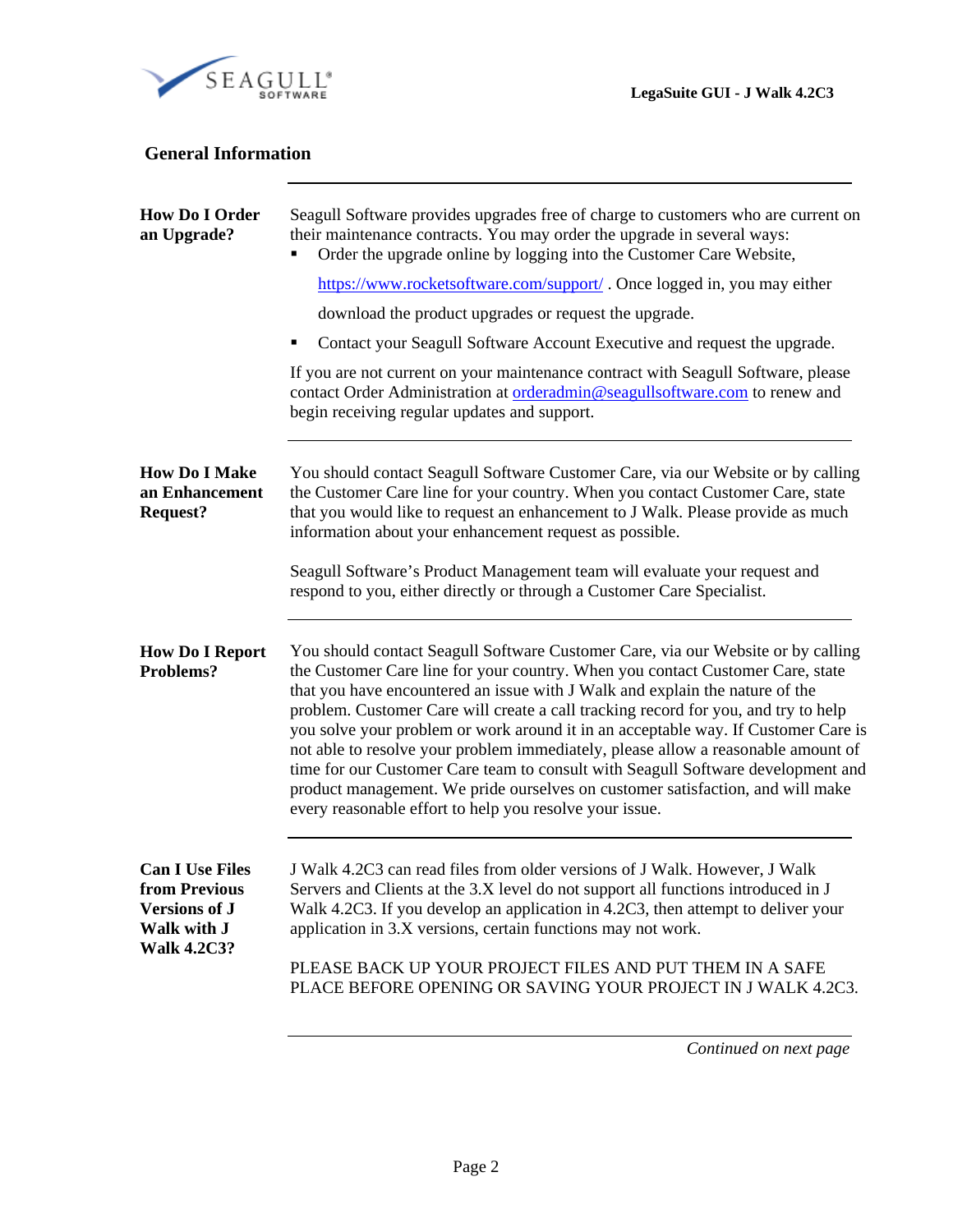<span id="page-6-0"></span>

### **General Information, Continued**

**Can I Receive Training on the Enhancements in J Walk 4.2C3?** 

Seagull Software Professional Services offer paid engagements to help J Walk customers understand and take advantage of the new features in J Walk 4.2C3. To schedule a WebEx training seminar or on-site visit with one of our consultants, please contact your Account Executive. Information is also available on our Website, <http://www.seagullsoftware.com/services/training-classes.html>.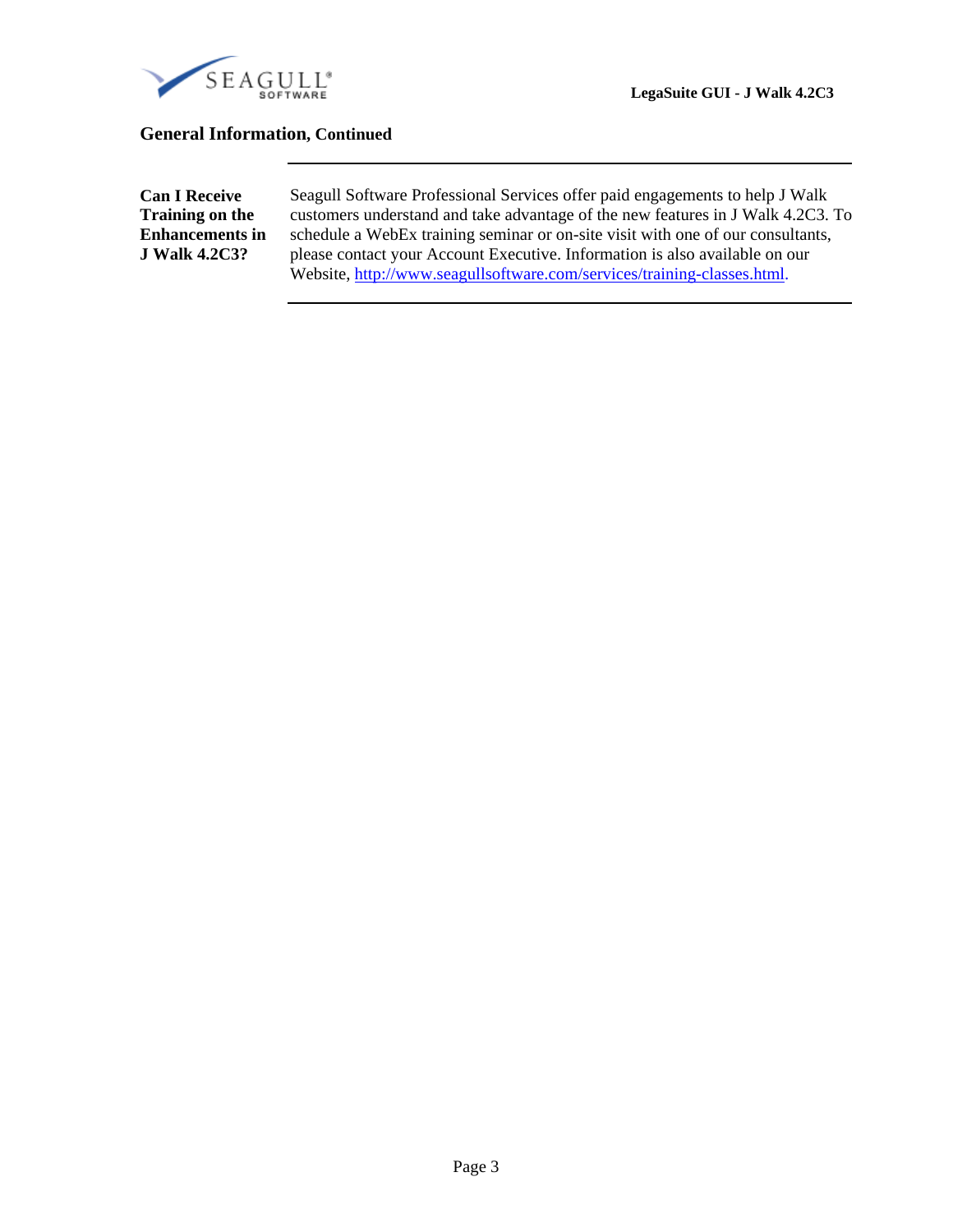<span id="page-7-0"></span>

# **General J Walk Changes**

**Introduction** The following section describes changes which are not J Walk component specific, but which affect some of them.  **General J Walk Changes**  Reactivating Dongles Microsoft Windows 7 Support Microsoft Windows Vista Support Reminder: Setting a Windows XP Appearance License Information Available in the Troubleshoot Log iSeries V7 Support **Reactivating Dongles**  Reactivating the dongle is required for users who upgrade to version 4.1 and higher. When a user upgrades to the latest J Walk version, an **S01** dialog now informs the user that the LegaSuite Dongle Manager must be executed to reactivate the dongle.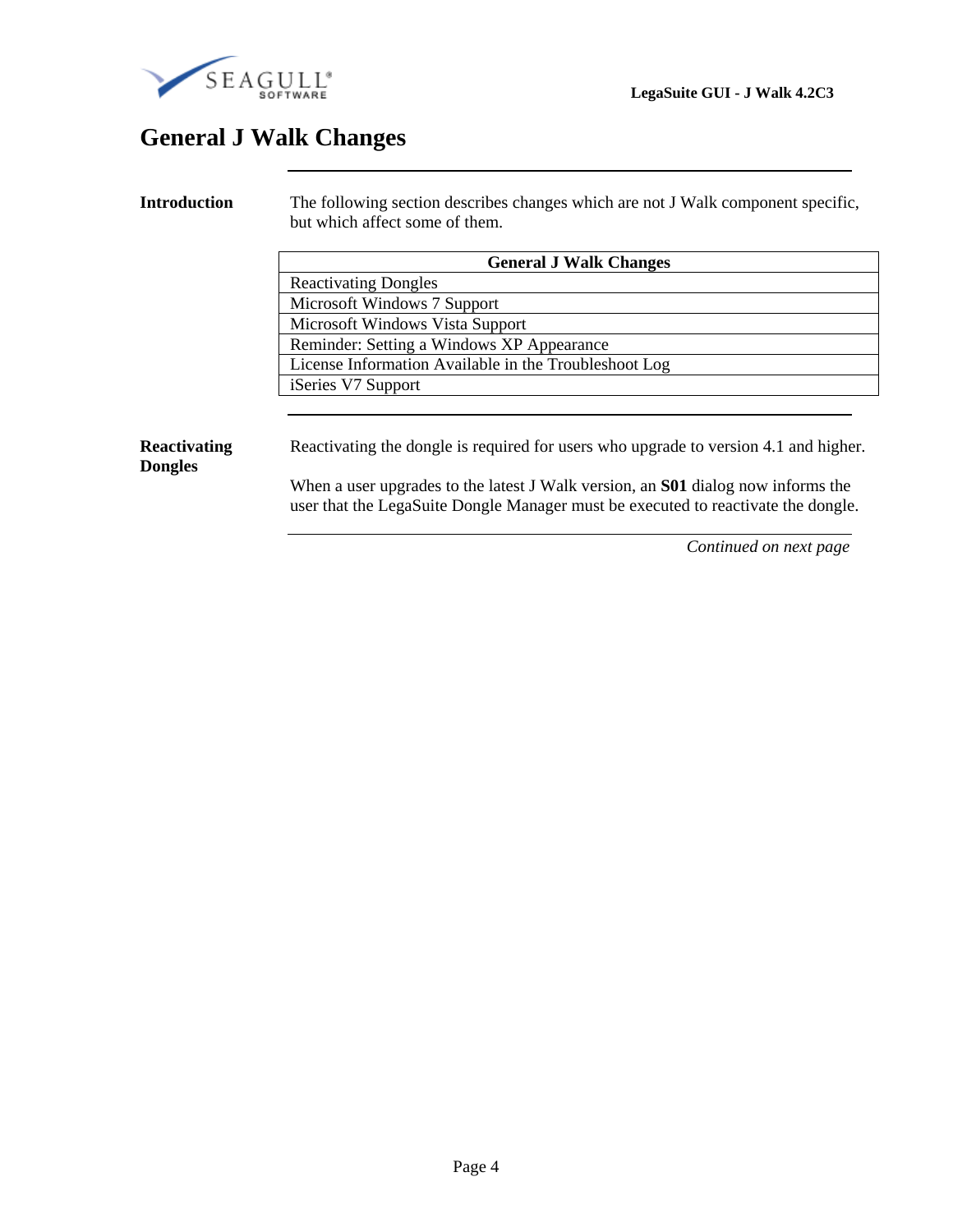<span id="page-8-0"></span>

| <b>Microsoft</b><br><b>Windows 7</b><br><b>Support</b> |                 | J Walk version 4.1 and higher provides general support for Microsoft Windows 7<br>with minimal issues as listed below.<br>Any version before version 4.1 does not have Microsoft Windows 7 support. |  |  |
|--------------------------------------------------------|-----------------|-----------------------------------------------------------------------------------------------------------------------------------------------------------------------------------------------------|--|--|
|                                                        | Issue           | <b>Explanation</b>                                                                                                                                                                                  |  |  |
|                                                        | <b>INI</b> File | If you have upgraded to <b>Microsoft</b><br><b>Windows 7</b> and existing product versions<br>are on the machine, J Walk will search                                                                |  |  |

|                             | are on the machine, I walk will search<br>through the following directories for the<br>INI file before starting the product.                                                           |
|-----------------------------|----------------------------------------------------------------------------------------------------------------------------------------------------------------------------------------|
|                             | <exedir><br/>AppData\Roaming\SEAGULL\[<br/><math>ProductName] \setminus</math><br/>AppData\Roaming\SEAGULL\<br/>ProgramData\SEAGULL\[Prod<br/><math>uctName] \setminus</math></exedir> |
|                             | $ProgramData\SEAGULL\$                                                                                                                                                                 |
|                             | Windows\                                                                                                                                                                               |
| Keyboard Mapping (SWK) File | If a Windows Client is installed on a                                                                                                                                                  |
|                             | <b>Microsoft Windows 7</b> machine, using the                                                                                                                                          |
|                             | <b>UserFilesPersonal INI setting enables</b>                                                                                                                                           |
|                             | changes to the keyboard mapping file to                                                                                                                                                |
|                             | be written to the file in the appropriate                                                                                                                                              |
|                             | directory on a Microsoft Windows 7                                                                                                                                                     |
|                             | machine.                                                                                                                                                                               |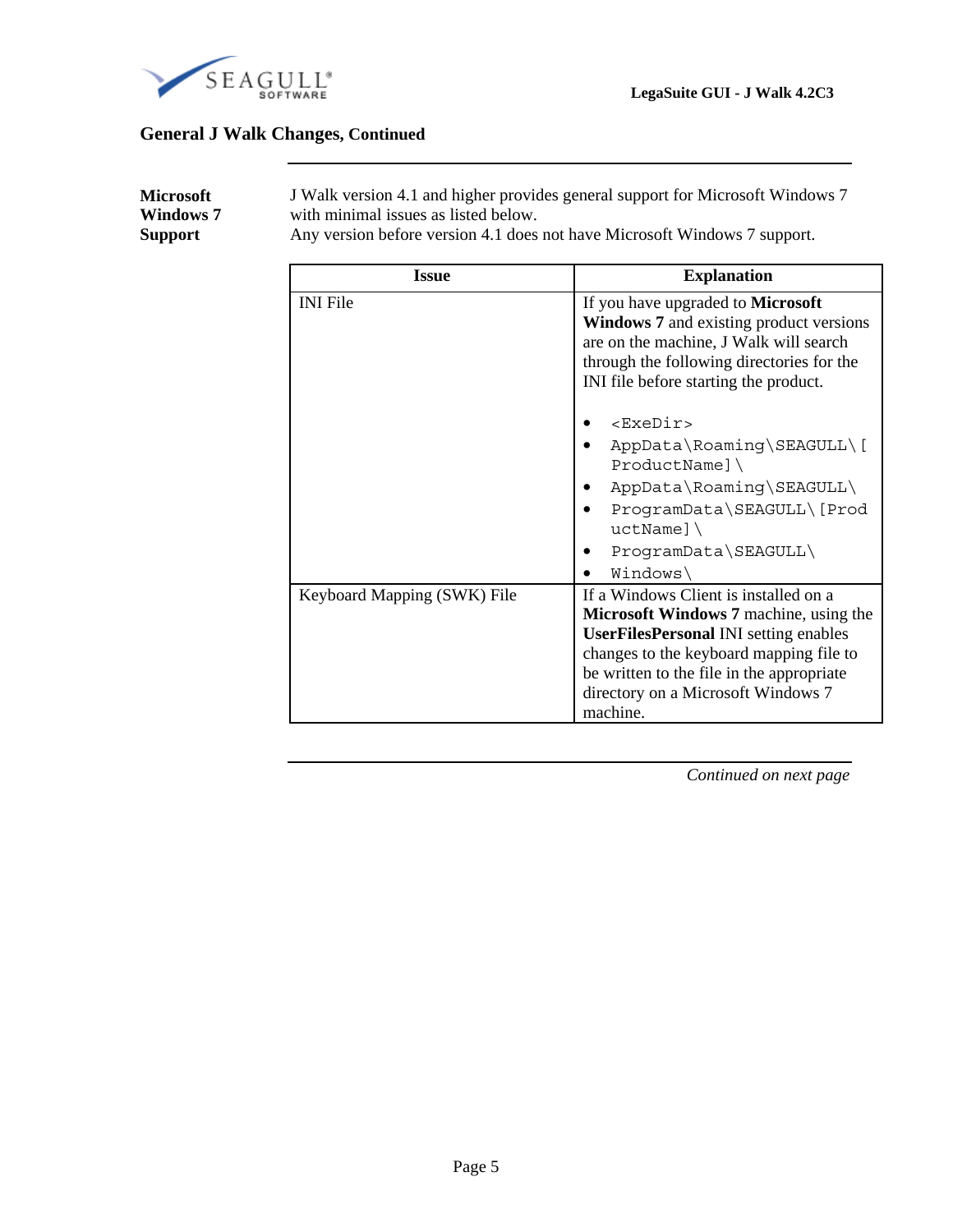<span id="page-9-0"></span>

| <b>Microsoft</b><br><b>Windows Vista</b><br><b>Support</b> | J Walk version 4.1 and higher provides general support for Microsoft Windows<br>Vista. Below is a list of product issues that may perform differently from previous<br>Microsoft Windows versions. |                                                                                                                                                                                                                                                                      |  |  |
|------------------------------------------------------------|----------------------------------------------------------------------------------------------------------------------------------------------------------------------------------------------------|----------------------------------------------------------------------------------------------------------------------------------------------------------------------------------------------------------------------------------------------------------------------|--|--|
|                                                            | <b>Issue</b>                                                                                                                                                                                       | <b>Explanation</b>                                                                                                                                                                                                                                                   |  |  |
|                                                            | <b>INI</b> File                                                                                                                                                                                    | If you have upgraded to <b>Microsoft Windows Vista</b> and there<br>are existing product versions on the machine, J Walk will<br>search through the following directories for the INI file before<br>starting the product.                                           |  |  |
|                                                            |                                                                                                                                                                                                    | <exedir></exedir>                                                                                                                                                                                                                                                    |  |  |
|                                                            |                                                                                                                                                                                                    | %PATH%                                                                                                                                                                                                                                                               |  |  |
|                                                            |                                                                                                                                                                                                    | AppData\SEAGULL\[ProductName]\                                                                                                                                                                                                                                       |  |  |
|                                                            |                                                                                                                                                                                                    | AppData\SEAGULL\                                                                                                                                                                                                                                                     |  |  |
|                                                            |                                                                                                                                                                                                    | CommonAppData\SEAGULL\[ProductName]\                                                                                                                                                                                                                                 |  |  |
|                                                            |                                                                                                                                                                                                    | CommonAppData\SEAGULL\                                                                                                                                                                                                                                               |  |  |
|                                                            |                                                                                                                                                                                                    | Windows                                                                                                                                                                                                                                                              |  |  |
|                                                            | <b>Keyboard Mapping</b><br>(JWK) File                                                                                                                                                              | If a Windows Client is installed on a Microsoft Windows<br>Vista machine, using the UserFilesPersonal INI setting<br>enables changes to the keyboard mapping file to be written to<br>the file in the appropriate directory on a Microsoft Windows<br>Vista machine. |  |  |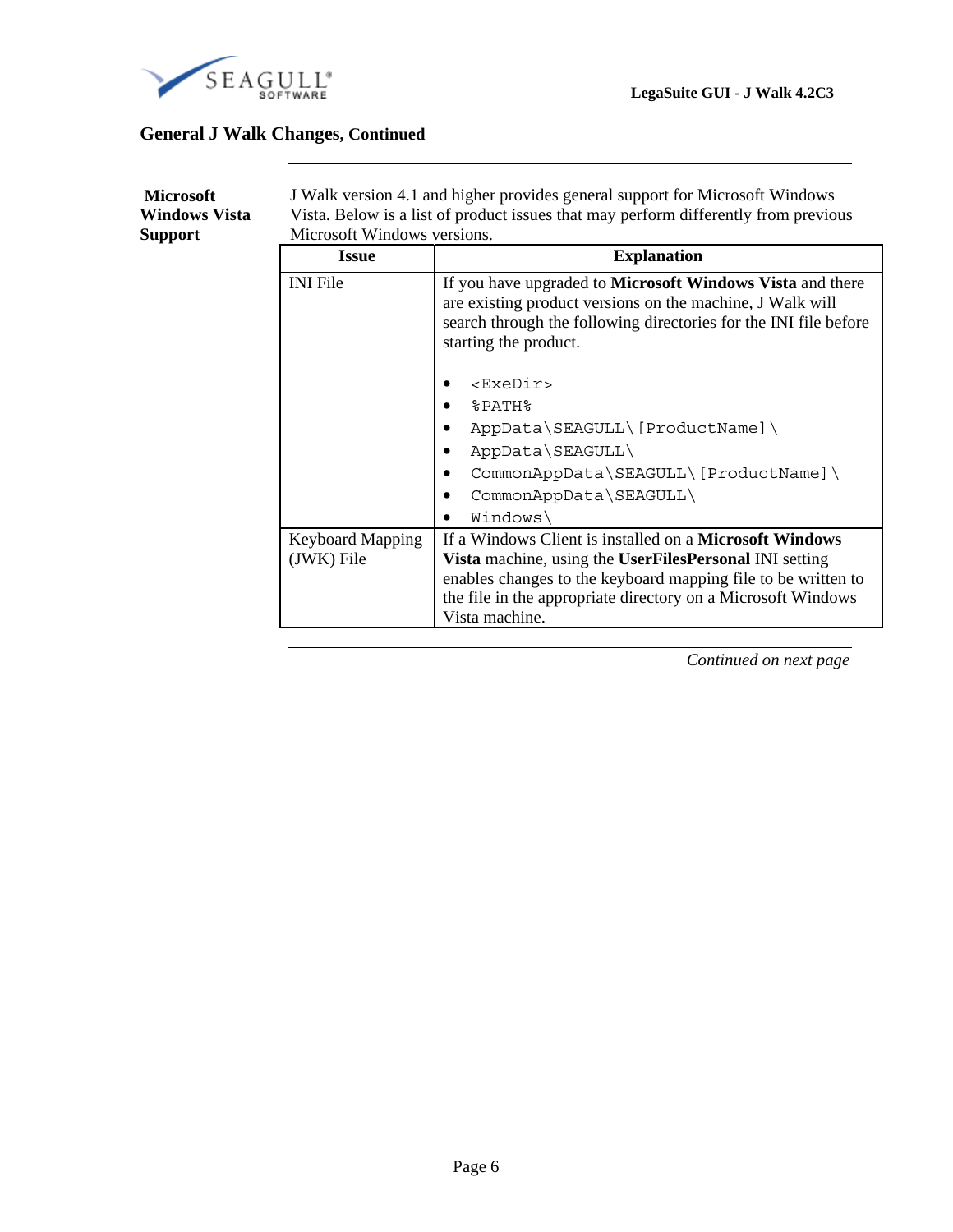<span id="page-10-0"></span>

| <b>Reminder:</b><br><b>Setting a</b><br><b>Windows XP</b><br><b>Appearance</b> | As from version 4.1C1, a Windows XP appearance can be applied to a J Walk<br>application provided the Windows XP look enabled on the local machine. The<br>Windows XP look and feel can then be deployed to the Java and Windows client<br>applications.                                                                     |
|--------------------------------------------------------------------------------|------------------------------------------------------------------------------------------------------------------------------------------------------------------------------------------------------------------------------------------------------------------------------------------------------------------------------|
|                                                                                | For HTML clients, the field types are matched against the operating system and the<br>browser currently used – regardless of the platform type.                                                                                                                                                                              |
|                                                                                | To apply a Windows XP appearance can be applied to all panel fields used in a<br>project, follow these steps.                                                                                                                                                                                                                |
|                                                                                | 1. Add INI setting "PanelThemesEnabled" to the J Walk Developer's INI file.<br>Set the INI setting <b>PanelThemesEnabled=1</b> in the INI file.<br>2. Restart the J Walk Developer to apply the Windows XP appearance to<br>panel fields developed in the Developer and deployed onto the Windows<br>client and Java client. |
|                                                                                | To see how a Windows XP appearance may affect panel fields, please refer to the<br>topic Windows XP Visual Guidelines in the J Walk Developer's online help for<br>more information                                                                                                                                          |
| License<br><b>Information</b> in<br>the Troubleshoot<br>Log                    | Information about license files for the J Walk Developer, Server and the HTML<br>client are now available in the troubleshoot log when the troubleshoot log is<br>generated.                                                                                                                                                 |
|                                                                                | Information about the license file (.SAF) includes the following:                                                                                                                                                                                                                                                            |
|                                                                                | Status of the license,<br>$\bullet$<br>License file name,<br>$\bullet$                                                                                                                                                                                                                                                       |
|                                                                                | Product name the license if issued for,<br>$\bullet$                                                                                                                                                                                                                                                                         |
|                                                                                | Expiration date of the license,<br>$\bullet$                                                                                                                                                                                                                                                                                 |
|                                                                                | Warning date to specify when a warning is displayed to the user before the<br>$\bullet$                                                                                                                                                                                                                                      |
|                                                                                | license expires,<br>License Type,<br>$\bullet$                                                                                                                                                                                                                                                                               |
|                                                                                | License comment,<br>$\bullet$                                                                                                                                                                                                                                                                                                |
|                                                                                | Last used date of the product.<br>$\bullet$                                                                                                                                                                                                                                                                                  |
|                                                                                | Please refer to the topic "Troubleshoot Log" in the product help file for more<br>information.                                                                                                                                                                                                                               |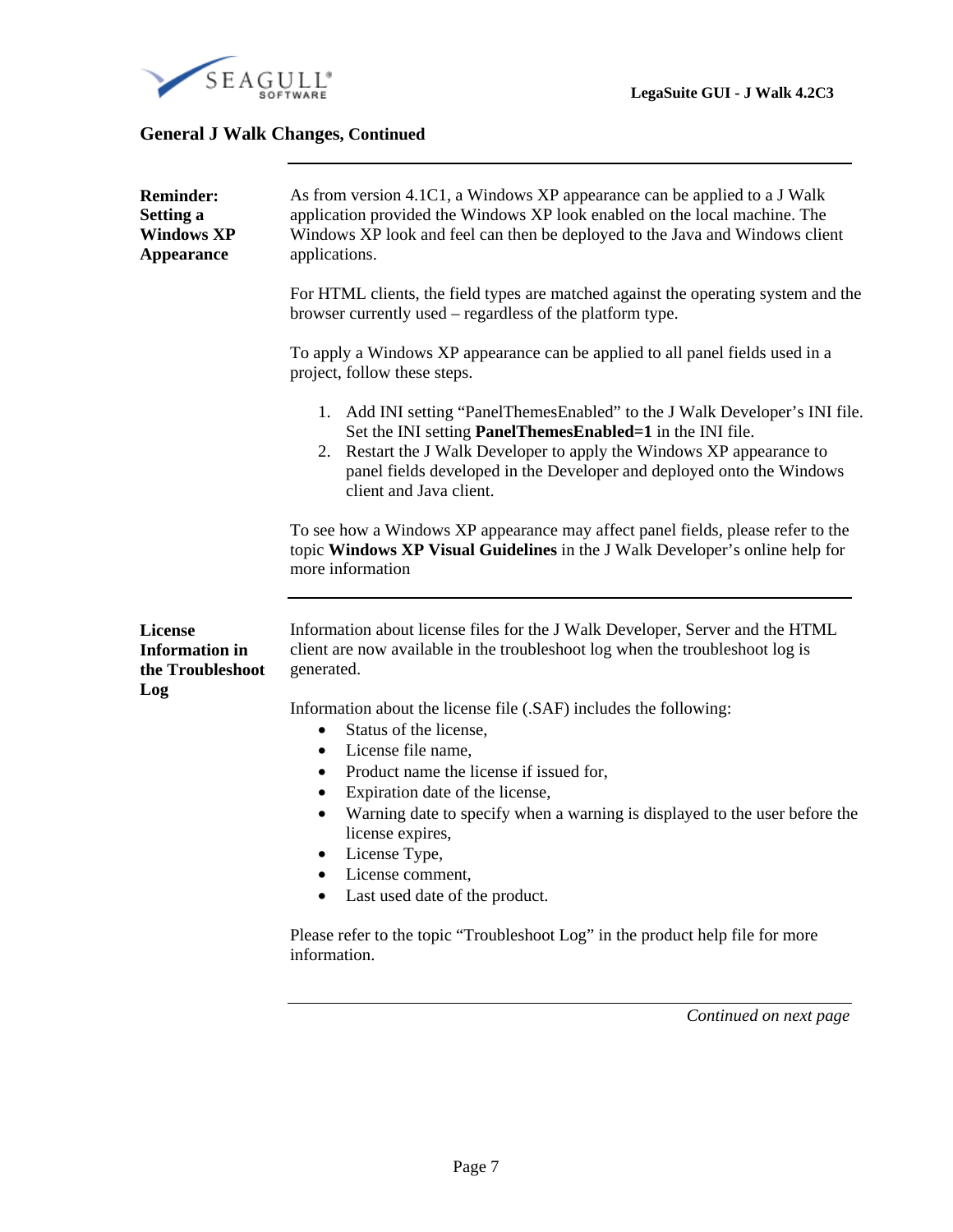<span id="page-11-0"></span>

| <b>iSeries V7</b> | Since version 4.2, J Walk listed components are supported on iSeries V7Rx. |
|-------------------|----------------------------------------------------------------------------|
| <b>Support</b>    | • Seagull Collector                                                        |
|                   | • License and Message Server                                               |
|                   | • Data Access Server                                                       |

- Print File Server
- J Walk Server for iSeries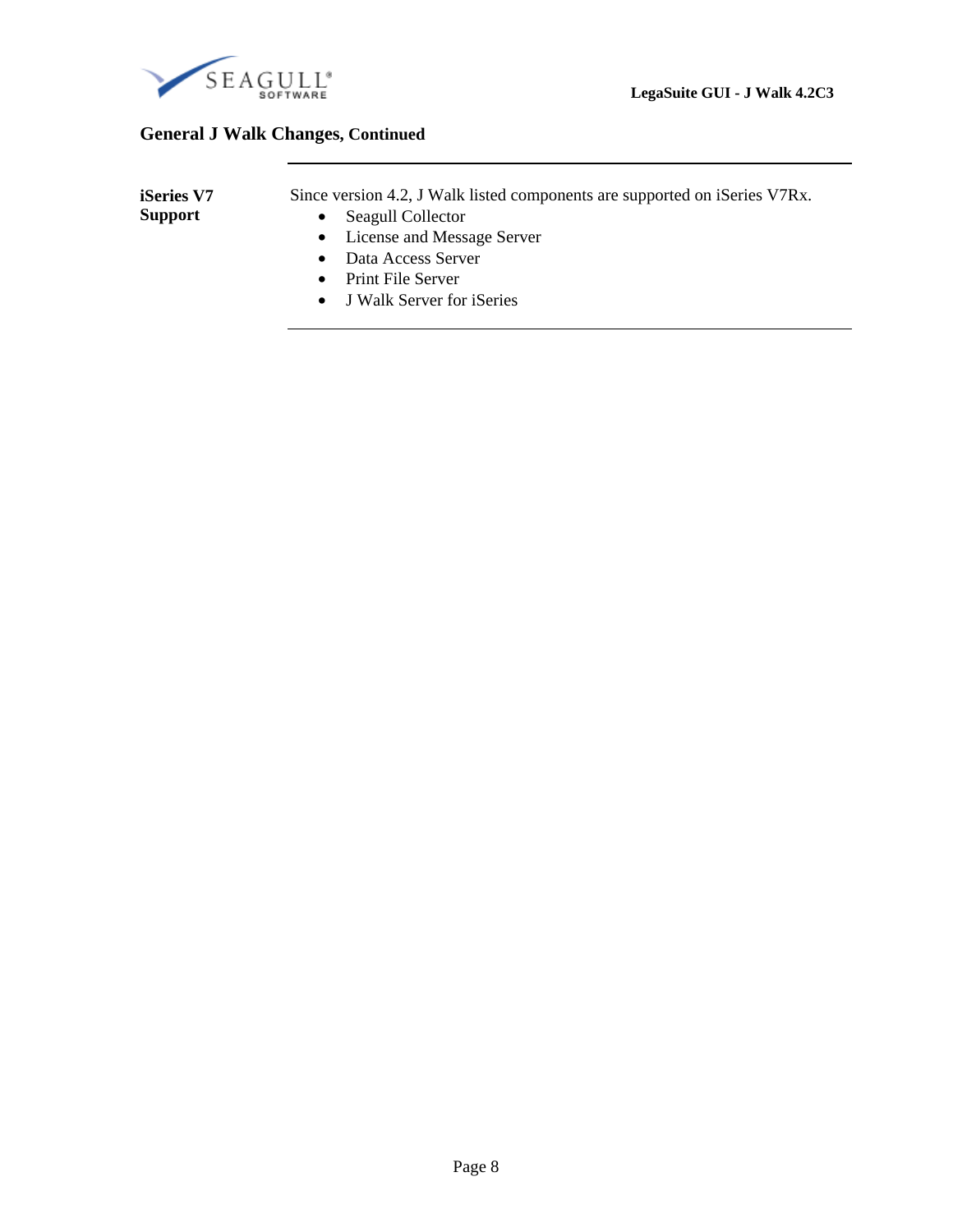<span id="page-12-0"></span>

# **INI File Changes**

**INI Settings** In this release, the following changes for the INI file and its settings are listed below. Please consult the topic "INI Settings Reference" in the online help for additional information about the INI settings.

| <b>Component</b> | <b>INI</b> Setting | <b>Description</b>                                                                      |
|------------------|--------------------|-----------------------------------------------------------------------------------------|
| Server           | ListBoxQuantityMax | Use this setting to specify the maximum number<br>of list boxes in a Java client panel. |

#### **Metadata Settings**  In this release, the new metadata settings are listed below. Please consult the topic "Metadata Settings Reference" in the online help for additional information.

| <b>Component</b> | <b>INI</b> Setting   | <b>Description</b>                                                                                                                                                                                                                                     |
|------------------|----------------------|--------------------------------------------------------------------------------------------------------------------------------------------------------------------------------------------------------------------------------------------------------|
| Windows Client   | SendMappedKeyToPanel | Use this setting to specify that mapped keys are<br>sent directly to the panel instead of to the host.<br>This metadata setting is also configurable as a INI<br>setting – simply exclude the EmulatorMetadata<br>keyword preceding this setting name. |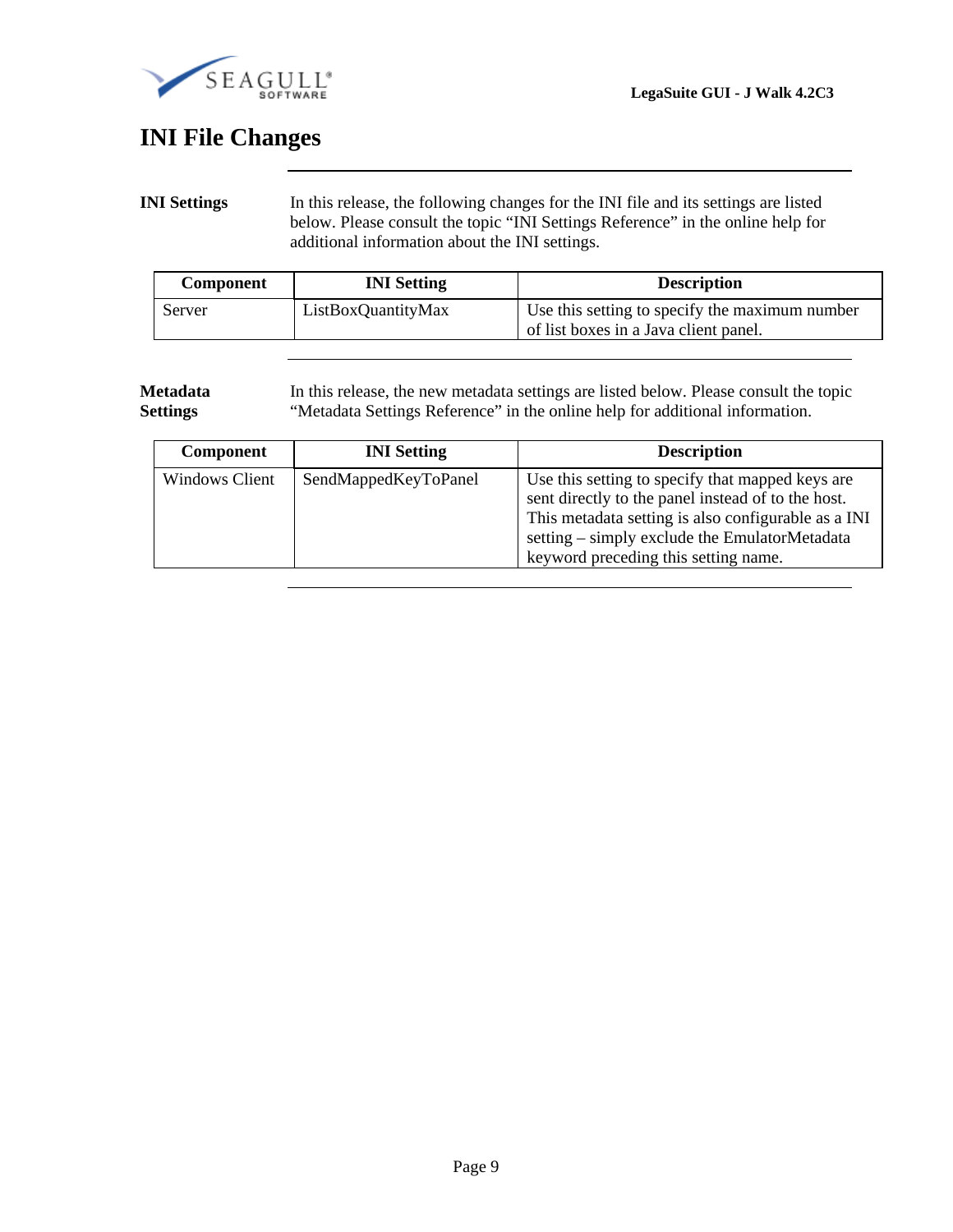<span id="page-13-0"></span>

# **J Walk Developer Changes**

### **Panels**

**Find Dialog Changes** 

The **Find dialog panel** included in the J Walk Developer installation (see **Branding** folder) has undergone several changes.

| Search for                                                 | John |                          | <b>Eind next</b>           |
|------------------------------------------------------------|------|--------------------------|----------------------------|
| Options<br>Match whole word<br>Match case<br>V Wrap around |      | Search<br>© Up<br>● Down | Find and replace<br>Cancel |

| <b>New Feature</b> | <b>Description</b>                                                                                                                                                                                                                                                       |
|--------------------|--------------------------------------------------------------------------------------------------------------------------------------------------------------------------------------------------------------------------------------------------------------------------|
| Wrap around        | Use this property to specify the find<br>operation continues searching from<br>the top of the field when the bottom of<br>the field has been reached, depending<br>on the cursor location.<br>See topic "Find Dialog Panel" in the<br>Developer online help for details. |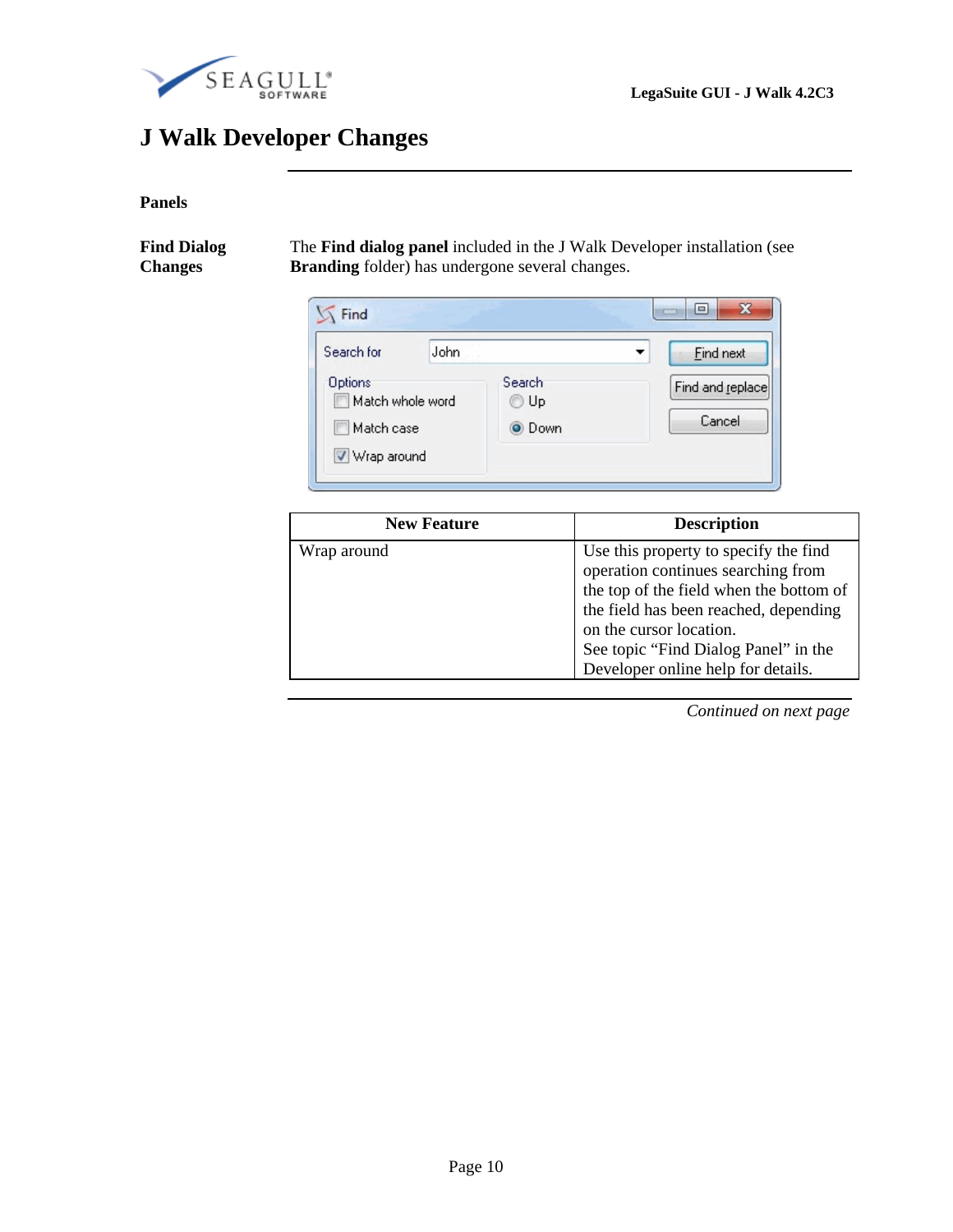<span id="page-14-0"></span>

# **J Walk Developer Changes, Continued**

**Find and Replace Dialog Changes** 

The **Find and Replace** dialog panel included in the J Walk Developer installation (see Branding folder) has undergone several changes.

| Search for       | jsut | <b>Eind next</b> |
|------------------|------|------------------|
| Replace with     | just | Replace          |
| <b>Options</b>   |      | Replace all      |
| Match whole word |      | Cancel           |
| Match case       |      |                  |

| <b>New Feature</b> | <b>Description</b>                                                                                                                                                                         |
|--------------------|--------------------------------------------------------------------------------------------------------------------------------------------------------------------------------------------|
| Wrap around        | Use this property to specify the find<br>operation continues searching from<br>the top of the field when the bottom of<br>the field has been reached, depending<br>on the cursor location. |
|                    | See topic "Find and Replace Dialog"<br>Panel" in the Developer online help<br>for details.                                                                                                 |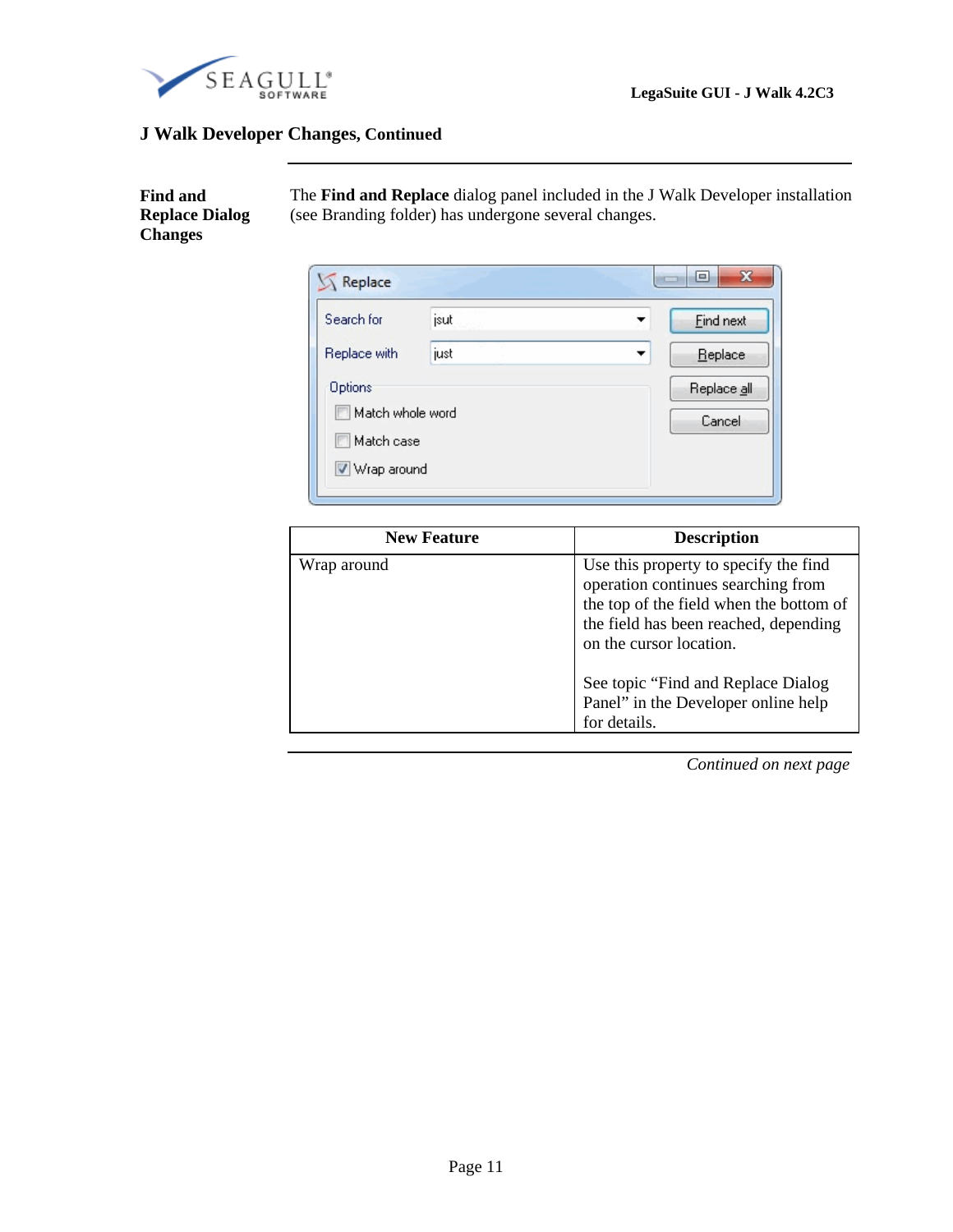<span id="page-15-0"></span>

# **J Walk Developer Changes, Continued**

| <b>Spelling Dialog</b> | The Spelling dialog panel included in the J Walk Developer installation (see |
|------------------------|------------------------------------------------------------------------------|
| <b>Changes</b>         | Branding folder) has undergone several changes.                              |
|                        |                                                                              |

| S Spelling                              | o<br>x          |
|-----------------------------------------|-----------------|
| Not in dictionary:                      |                 |
| arriva                                  | Skip            |
|                                         | Ignore          |
|                                         | Ignore all      |
|                                         |                 |
| Suggestions:                            |                 |
| arrival                                 | Change<br>▲     |
| arrive<br>archival<br>arraign<br>arrack | Change all<br>Ξ |
| arrant<br>Arafura<br>Arafat             | Cancel<br>٠     |

| <b>Changes</b>          | <b>Description</b>                          |
|-------------------------|---------------------------------------------|
| <b>Skip</b> button      | Use this property to skip over the first    |
|                         | occurrence of an incorrectly spelled        |
|                         | word.                                       |
|                         | See topic "Spelling Dialog Panel" in        |
|                         | the Developer online help for details.      |
| <b>Undo edit button</b> | Use this property to reverse the            |
|                         | changes made to an incorrectly spelled      |
|                         | word in the <b>Not in dictionary</b> field. |
|                         | See topic "Spelling Dialog Panel" in        |
|                         | the Developer online help for details.      |
| Ignore once button      | The "Ignore once" button is now             |
|                         | "Ignore".                                   |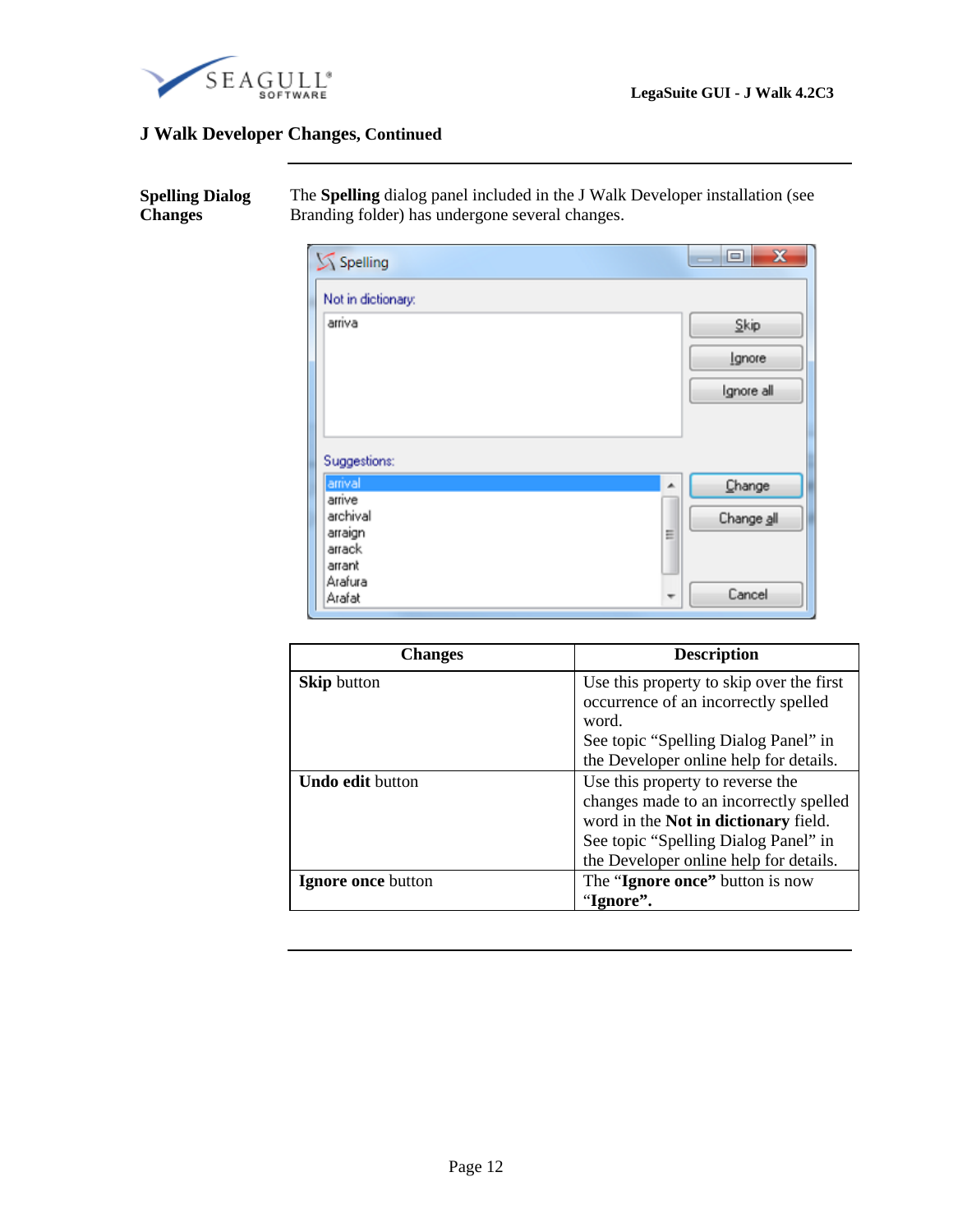<span id="page-16-0"></span>

# **J Walk Server and Client Changes**

#### **Windows Clients Changes**

This service release of J Walk does not contain any major new enhancements to the Windows client. However, information about new features added to previous releases for the Windows client is still available in the Previous Changes document.

#### **ActiveX Control and ActiveX Client Changes**

| <b>ActiveX Setup</b><br><b>Changes</b> | The following changes have been made to the ActiveX control and Windows<br>ActiveX Client in this release.                                                                                                                                                                                                                                                                                                       |
|----------------------------------------|------------------------------------------------------------------------------------------------------------------------------------------------------------------------------------------------------------------------------------------------------------------------------------------------------------------------------------------------------------------------------------------------------------------|
|                                        | Any user with or without administrator privileges running Internet Explorer<br>8.0 in non-elevated mode may install the ActiveX control.<br>Installing J Walk Printer Client still requires administrator privileges.<br>$\bullet$<br>Previous releases contained two setup files for the ActiveX client, one of<br>$\bullet$<br>this was a setupadmin.exe file for users with administrative privileges. In     |
|                                        | this release, there is only a SINGLE setup file for the ActiveX client. This<br>setup file is applicable for both standard users and users with administrative<br>privileges.                                                                                                                                                                                                                                    |
|                                        | The Windows ActiveX client setup starts as long as the browser is running<br>$\bullet$<br>in protected mode. Administrator privileges are no longer required! When<br>Internet Explorer is running in protected mode, the user is prompted for<br>permission to run a "Windows Script Host Startup" script. Allowing this<br>script to run then prompts for permission to install the Windows ActiveX<br>Client. |
|                                        | Installing Windows ActiveX Client in "COMMON" and "ALLUSERS"<br>$\bullet$<br>mode via parameters require administrative privileges. Internet Explorer<br>must be running in elevated or protected mode. Note that when IE 7.0 is<br>used, users with no administrative privileges are prompted for user<br>credentials. This is also applicable to previous releases.                                            |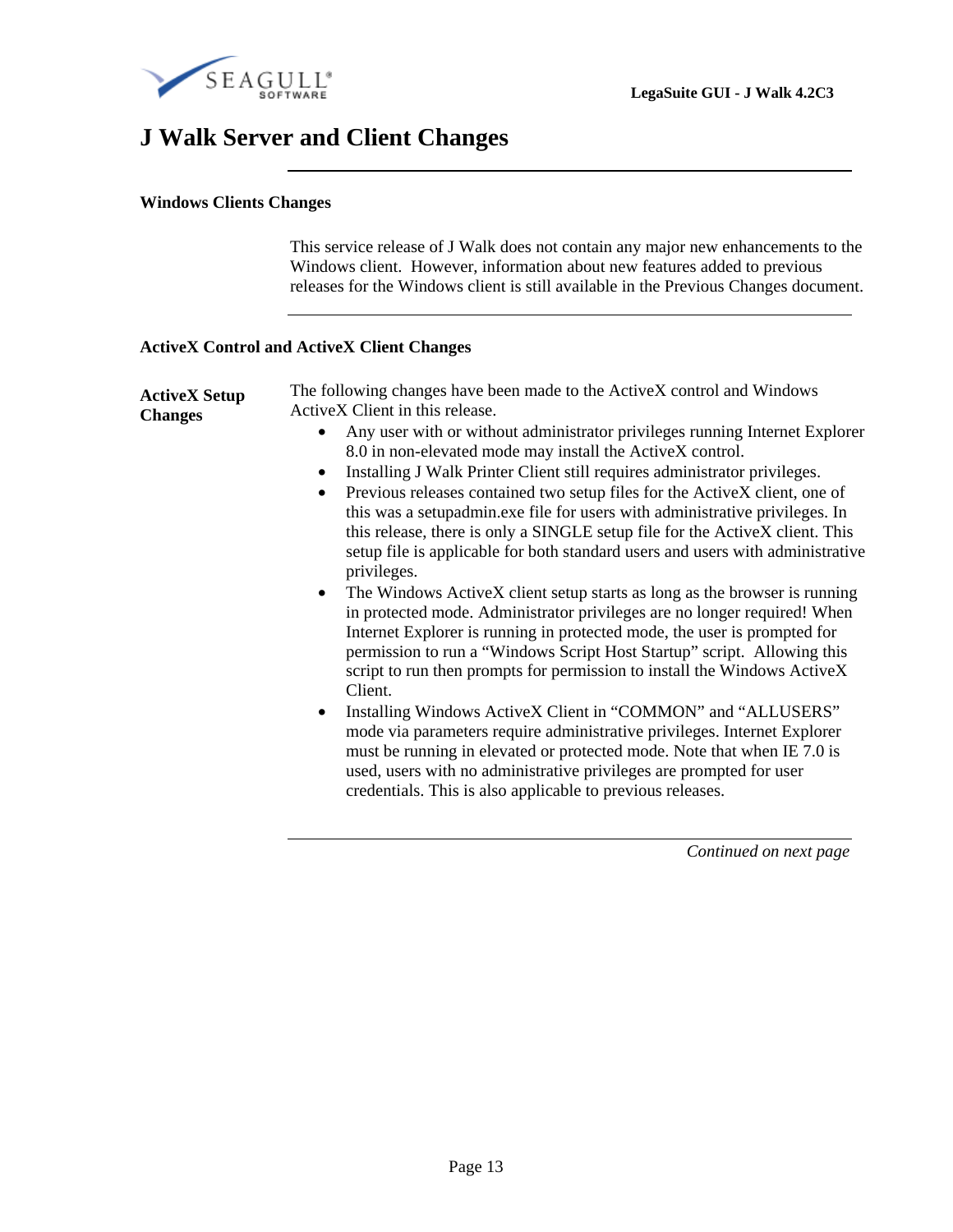<span id="page-17-0"></span>

# **J Walk Server and Client Changes, Continued**

#### **Java Client Changes**

No changes have been made to the J Walk Java Client in this release.

### **HTML Client Changes**

No changes have been made to the J Walk HTML Client in this release.

#### **Server Changes**

No changes have been made to the J Walk Server in this release.